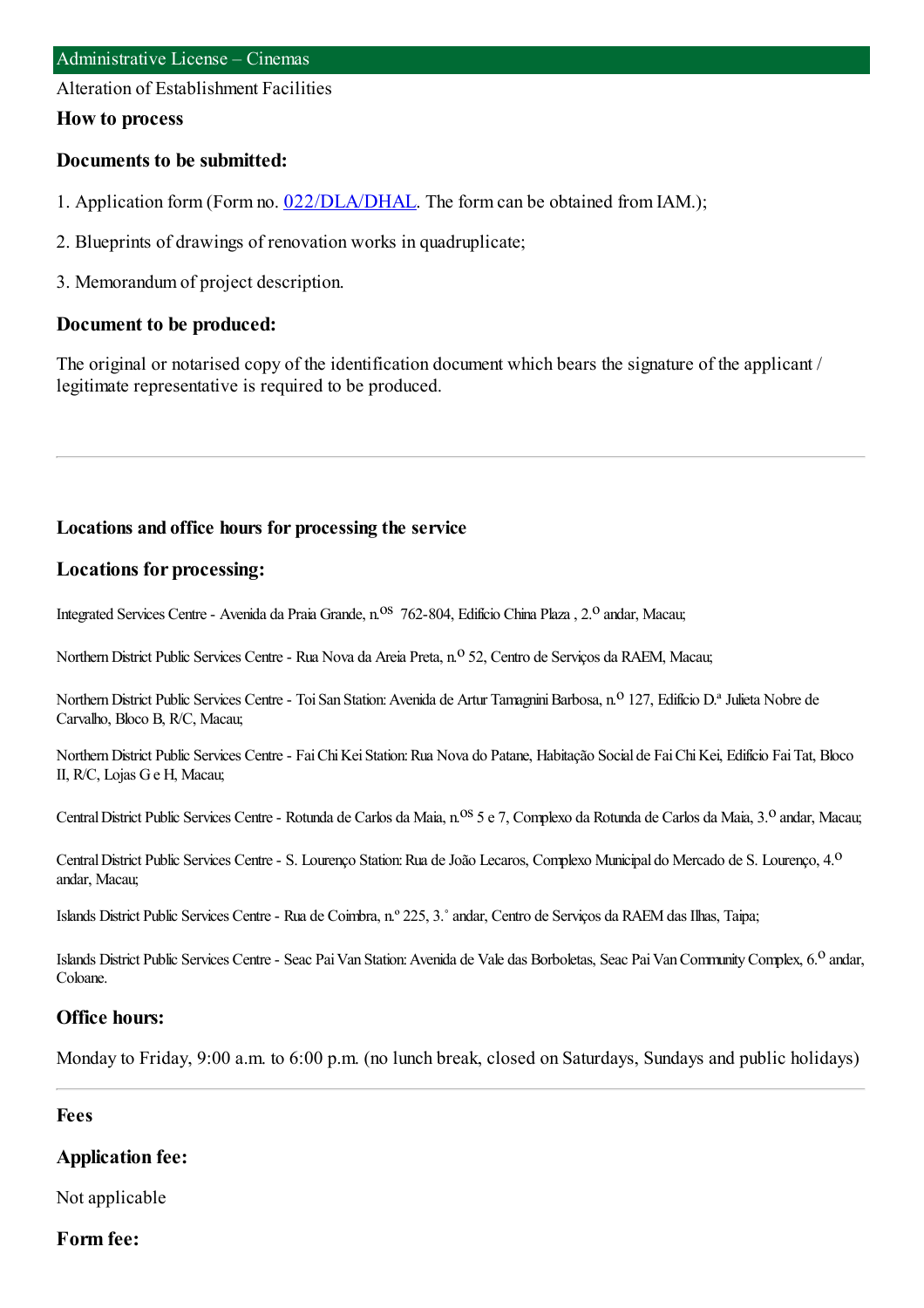Not applicable

# **Stamp duty:**

Not applicable

# **Security deposit:**

Not applicable

# **Fees, Charges and Prices List:**

Not applicable

### **Time required for processing**

### **Time for processing:**

Depending on the content of facility change

# **Remarks / important notes on application**

### **Important notes:**

1. The person concerned should file the application in person or authorise a representative to file the application;

2. The above documents are required to be signed by the applicant / legitimate representative except for the ones issued by government departments and public organisations.

# **Progress enquiry and obtaining result of service**

### **Method for obtaining the result of service:**

Visiting in person to obtain the result

### **Formalities**

- First-time Application
- Renewal
- Replacement
- Cancellation
- Change of License Holder
- Alteration of Name of Establishment
- Alteration of Establishment Facilities
- Alteration of others

### **Frequently asked questions**

- 1. What is the definition of application for license?
- 2. Is it that application for license is not required if membership system is implemented?
- 3. Can the license be cancelled immediately after the establishment ceases operation?